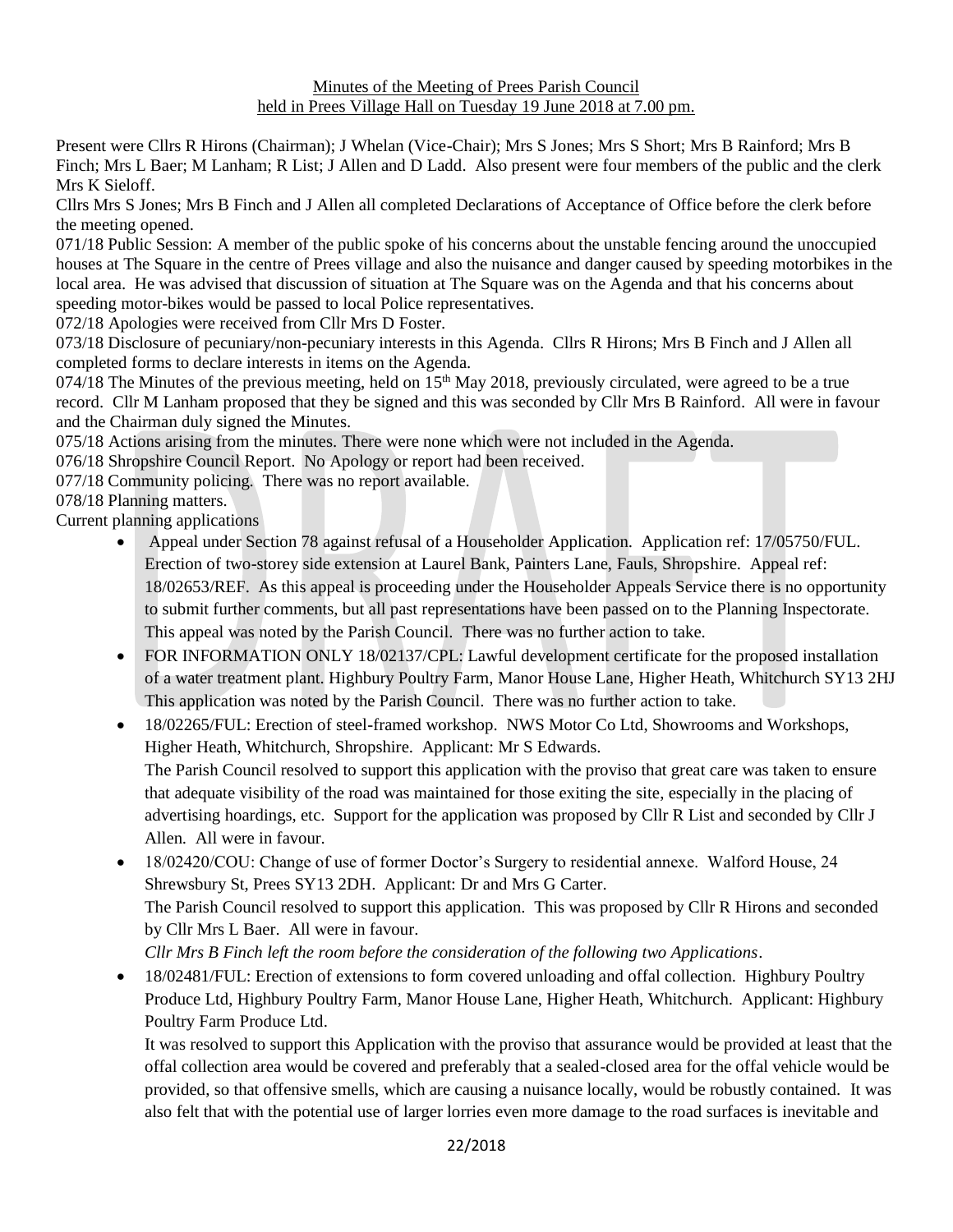of course Manor House Lane was only ever intended to cater for residential traffic.) With this in mind the Parish Council resolved to ask that Highways surveys the site to identify a better exit point: it is imperative that all lorries leaving the site turn left out to the A49. Proposed by Cllr R Hirons and seconded by Cllr J Whelan. All were in favour.

• 18/02479/FUL: Erection of extension to form cutting room, storage area and staff welfare facilities. Highbury Poultry Produce Ltd, Highbury Poultry Farm, Manor House Lane, Higher Heath, Whitchurch. Applicant: Highbury Poultry Farm Produce Ltd. It was resolved to support this Application with the proviso that the buildings would be coloured green, not grey, and that the oak trees on the site would be preserved. Proposed by Cllr R Hirons and seconded by Cllr J Whelan. All were in favour. *Cllr Mrs B Finch rejoined the meeting at this point*. • 18/02645/SCR: Proposed single wind turbine. Land adjacent Sandy Lane Farm, Hillside, Prees, Whitchurch, Shrops SY13 2EA. Applicant: Bethan Lewis. This Application had been passed to the Parish Council for information only. It was noted and there was no

further action to take. *Cllr R Hirons left the room before consideration of the next Application, as he had a personal interest in it.*

- 18/02592/FUL: Erection of extensions and alterations to existing dwelling; 5 Woodlands Grove, Prees Higher Heath SY13 2JB. Applicants: Mr and Mrs Partington. (Cllr R Hirons left the room.) It was resolved to support this Application. Proposed by Cllr Mrs L Baer and seconded by Cllr Mrs S Short. All were in favour. *(Cllr R Hirons returned to the room.)*
- 18/02596/VAR: Variation of Condition No 2 (approved plans) and Condition No 13 (pitches) attached to permission 14/04248/FUL dated 29.4.15. Manor Park, Manor House Lane, Higher Heath, Whitchurch, Shrops. Applicant; Ms Katie Toogood.

The Parish Council could find no reason in the documents for the requested change in conditions and it resolved to object to the Application. This was proposed by Cllr R Hirons and seconded by Cllr Mrs B Rainford.

## **Planning decisions received from Shropshire Council**

- 18/01556/FUL: Erection of a single storey retail and café building with roof-mounted solar panels. Holly Farm Garden Centre, Whitchurch Road, Prees, Whitchurch, Shropshire SY13 2DD. Decision: Grant permission.
- 18/01803/FUL: Erection of a single storey side extension following demolition of existing detached garage. Ferndale, 27 Twemlows Avenue, Higher Heath, Whitchurch SY13 2HE. Decision; Grant permission.
- 18/02027/VAR: Removal of Condition No 4 attached to planning permission NS/95/00558/FUL (N/95/657/PR/950) dated 15 November 1995 to remove the agricultural tie from the Cottage. Decision: Withdrawn.

079/18 Parish and Parish Council Matters

- Development North of Station Road. Cllr M Lanham reported that there were complaints from residents about speeding traffic through this area, a situation not helped by the fact that one of the 30mph signs is partly obscured by the developer's hoardings. He said that although the building on the site was apparently progressing there were as yet no service roads or services and the properties were not yet being marketed. Cllr Lanham also reported that the construction of the pavement on the opposite side of the road has started, and this was currently causing further obstruction of the road. Clerk to contact Shropshire Council to raise concerns about road safety issues.
- Road Safety Poster competition. Judges of the posters will be Cllrs Mrs S Short and Mrs B Finch and a representative from the local Police. Cllr Mrs B Rainford said that the Co-op would provide 8 prizes. All posters will be on display in Prees Village Hall on Saturday  $15<sup>th</sup>$  September from 10 am until 2 pm.
- 'Right Home, Right Place' Shropshire Council's website launch in Prees June 2nd 2018. Cllr R Hirons reported that there had been a disappointing attendance from local people, although Belinda Doolan, Community Enablement Officer, had since told the clerk that several enquiries had been received subsequently.
- Prees Parish Council Facebook page. Cllr D Ladd reported that the page is up and running (and also demonstrated it.)
- Heathgates Crossroads. Cllr Mrs S Short reported on a meeting on-site held with David Gradwell from Shropshire Council Highways and Cllr P Wynn. Also present were Cllr Mrs B Finch and the clerk. As a result of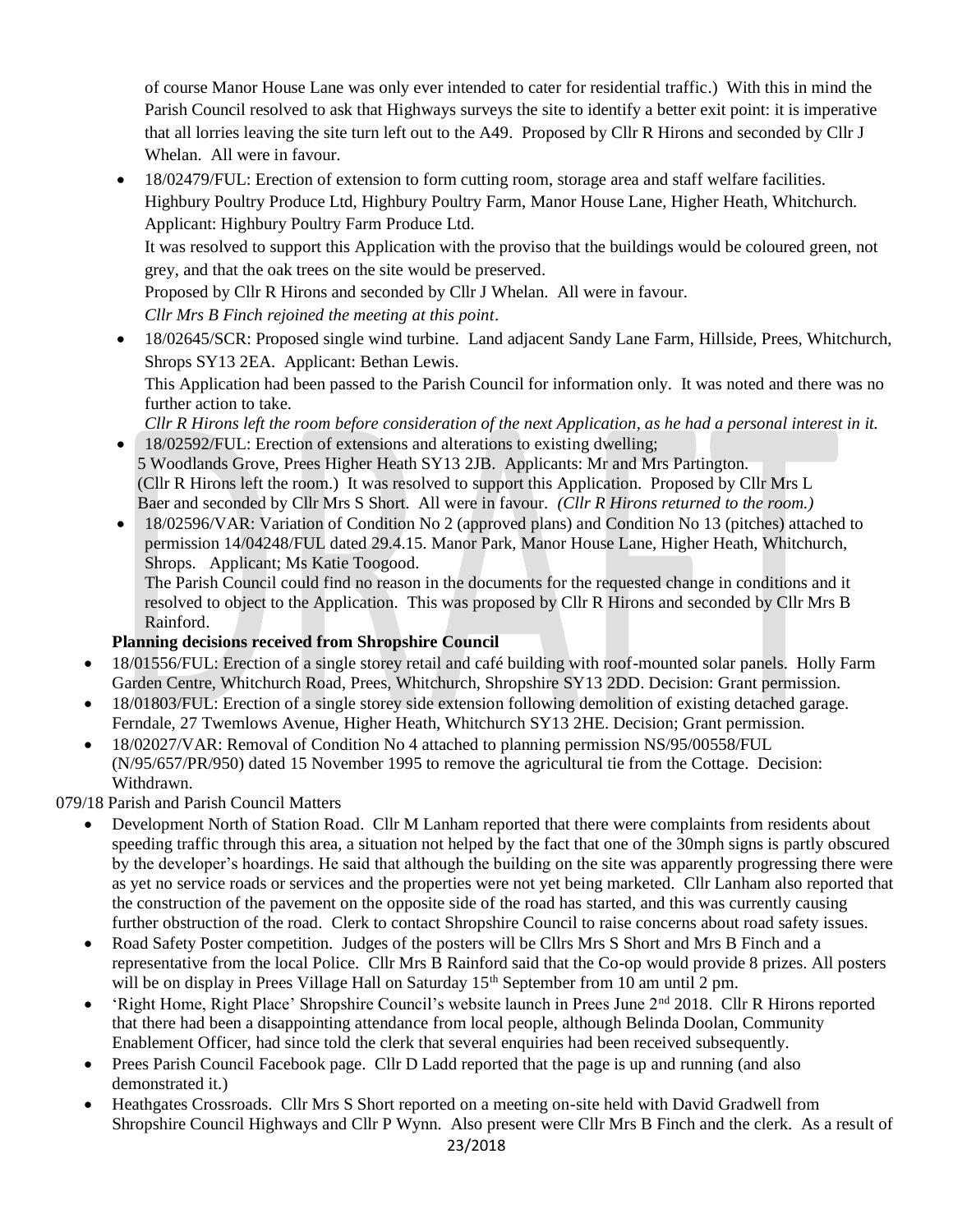the meeting it was agreed that there would be two sets of rumble-strips set 75 yards back from the junction; hatching at the junction to reduce its apparent width and a review of attendant signage. The clerk was asked to write to Mr P Pemberton at Ford Farm, Darliston to ask him if he could kindly cut his hedges to ensure optimum visibility at this troublesome junction.

- Current Road Safety Priorities. An email had been received 22.5.18 from David Gradwell, Area Traffic Engineer at Shropshire Council, in response to one from the Parish Council outlining its current five top priority road safety concerns in the area. Mr Gradwell advised that the five issues will be put forward for consideration as part of a future Capital Programme: however, SC's Highways and Transport Capital budget is to be reduced by £5m in each of the next two financial years, and this means that the focus of this Capital programme of work will now be accident-data-led schemes and post-scheme safety reviews for the forthcoming two financial years. He reported that unfortunately, in view of the cuts, none of the community led road safety concerns put forward by town and parish councils for 2017 are currently included in this year's Capital Programme. However, Mr Gradwell was able to confirm the works to be completed at Heathgates Crossroads (as detailed in previous item, above.)
- Complaint received about offensive odours emanating from Highbury Poultry during the Bank Holiday weekend. Cllr J Whelan relayed this complaint from a resident. Clerk was asked to keep a register of complaints of bad smells and to report them to Environmental Health. Hopefully the Parish Council's responses to current Planning Applications will ensure the serious addressing of this problem.

Update on The Square, Prees. Clerk reported that she had received a response from the dealing solicitors to her enquiry about progress with the buildings. She had been advised that the future of the development would have to wait until a Grant of Probate has been obtained, and it was not possible to predict a precise time-scale for this. However, the Parish Council was asked to advise of any particular issues with the site that need addressing. It was resolved that the clerk should write advising of the unstable and potentially unsafe state of some of the fencing on the boundary with the public footway. This was proposed by Cllr Mrs B Finch and seconded by Cllr D Ladd. All were in favour.

- Concerns about removal of trees/hedging along A49 (opposite Southern entrance to Prees village) and adjacent dumping of the debris. Cllr Mrs B Finch led on this item. Clerk asked to contact Shropshire Council about this matter.
- Overgrown shrubs/trees at Turnpike Rise. This matter has been resolved, thanks to a public-spirited local resident.
- Update on Croydon House. The clerk had learned from Building Control that as some of the rafters of the house had been found to be unsupported, the owners had been sent a letter requiring them to make the building safe within 28 days.
- Vehicle speed monitors. The clerk reported that her enquiries of clerks whose councils are using vehicle speed monitors suggest that they are effective, particularly mobile units. Cllr R Hirons reported that he and the clerk had met with a salesman representing a manufacturer of these items, who had contacted the clerk as he was in the area. That company is currently offering a discounted price including free data software. We await the quotation which we will compare with those from other manufacturers. Carry forward to next Agenda.
- Streetlamps issues Mill St/Station Road. The clerk reported that SP Energy Networks have in the last few days sent out an engineer to assess the situation on the faulty streetlamp in Station Road by the playground and she awaits their report. She has been told that engineers will come out within the next week for an assessment of the situation on Mill Street, where streetlamps were not put back in position when electricity poles were replaced with new ones.

080/18 Internal Auditors Report received. All categories on the Annual Internal Audit Report 2017/18, part of the Annual Governance and Accountability Return 2017/18, had been marked by the internal auditor as conforming to the required standard. He also reported that there were no financial transactions that required explanation and no evidence of any irregularities. The documents were perused by the Parish Councillors present and it was proposed by Cllr R Hirons that the Report should be formally accepted. This was seconded by Cllr M Lanham and all were in favour.

081/18 The Annual Governance Statement 2017/18, part of the Annual Governance and Accountability Return 2017/18 was considered by the Parish Council. Cllr J Whelan read out the items one by one for consideration. The Parish Councillors agreed unanimously with each statement. It was proposed by Cllr J Whelan that the Annual Governance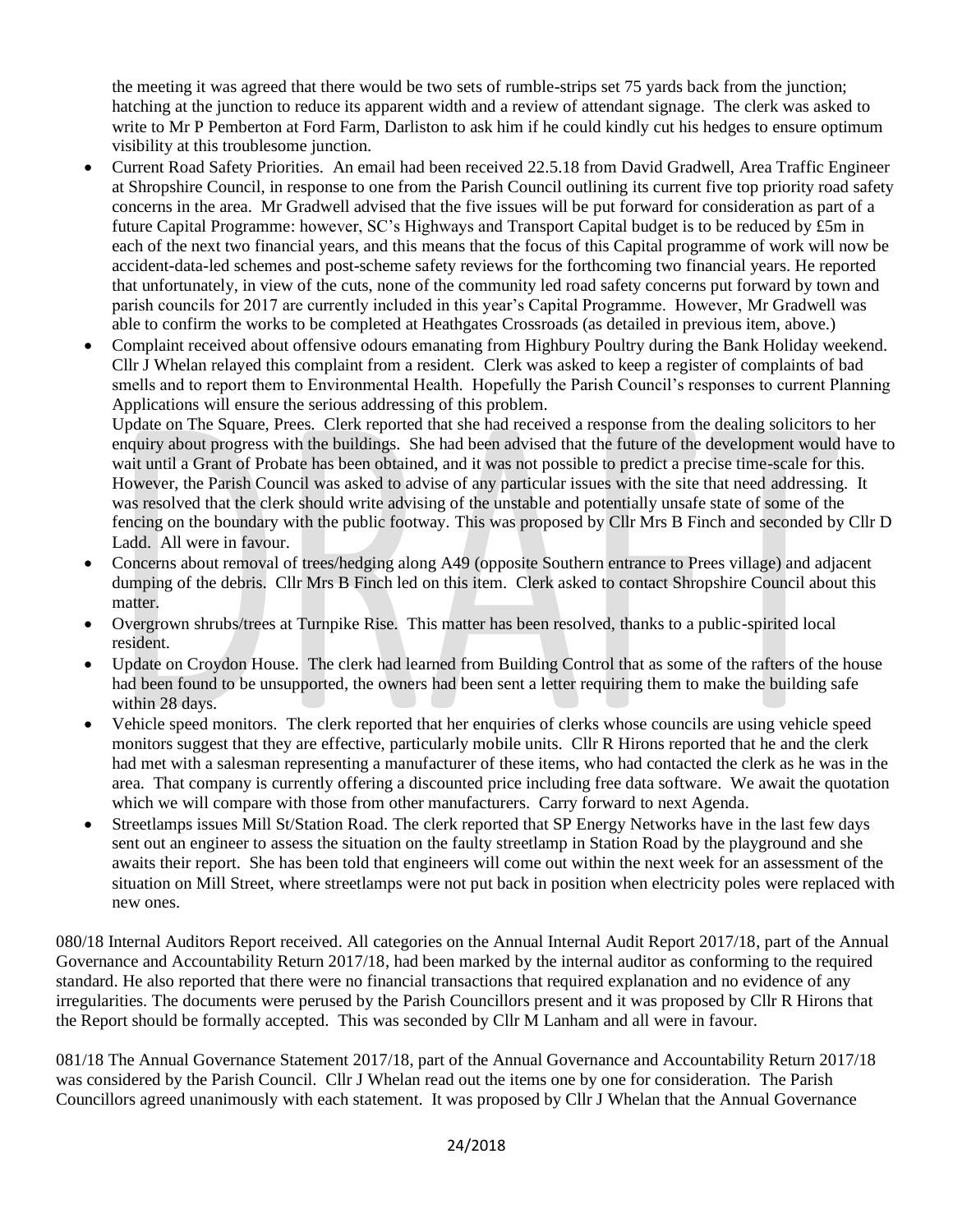Statement should be approved by the Parish Council and Cllr R List seconded this. All were in favour and the Chairman and the clerk duly signed the Annual Governance Statement.

082/18 The Accounting Statements for the period 2017/18 were considered by the Parish Council. Cllr Mrs S Short proposed that they should be approved by the Parish Council and this was seconded by Cllr Mrs L Baer. All were in favour and the Chairman and the clerk signed the Accounting Statements.

| 083/18 Payment of Accounts June 2018                                     |              |          |  |  |  |
|--------------------------------------------------------------------------|--------------|----------|--|--|--|
| Mrs K Sieloff clerk's salary for June 2018                               |              | £421.69  |  |  |  |
| HMRC payment of PAYE                                                     |              | £3.80    |  |  |  |
| Clerk's expenses (detailed below)                                        |              | £47.23   |  |  |  |
| Scottish Power streetlight energy 30.4.18-31.5.18                        |              | £159.38  |  |  |  |
| Jones Lighting streetlight maintenance for May 2018                      |              | £132.19  |  |  |  |
| Bernard Townson internal auditor                                         |              | £110.00  |  |  |  |
| Prees Village Hall discretionary grant                                   |              | £1000.00 |  |  |  |
| Higher Heath Village Hall discretionary grant                            |              | £1000.00 |  |  |  |
| Fauls Church Hall discretionary grant                                    |              | £1000.00 |  |  |  |
| Prees PCC grant for churchyard                                           |              | £300.00  |  |  |  |
| Fauls PCC grant for churchyard                                           |              | £100.00  |  |  |  |
| Shropshire Wheelers discretionary grant                                  |              | £200.00  |  |  |  |
|                                                                          |              |          |  |  |  |
|                                                                          | <b>Total</b> | £4474.29 |  |  |  |
|                                                                          |              |          |  |  |  |
| Clerk's expenses 9.5.18-13.6.18                                          |              |          |  |  |  |
| Delivery of May Minutes etc: 13 miles @ 45 ppm = £5.85                   |              |          |  |  |  |
| $3 \times 2^{nd}$ class stamps @ 56p = £1.68                             |              |          |  |  |  |
| Delivery of accounts to internal auditor: 28 miles @ 45 ppm = £12.60     |              |          |  |  |  |
| Collection of accounts from internal auditor: 28 miles @ 45 ppm = £12.60 |              |          |  |  |  |
| 1 x printer paper = £2.00                                                |              |          |  |  |  |
| $+ BT$ line rental June contribution : £12.50                            |              |          |  |  |  |
| Total = $\pounds 47.23$                                                  |              |          |  |  |  |

Cllr Mrs B Finch proposed that the accounts should be paid and this was seconded by Cllr Mrs B Rainford. All were in favour.

084/18 Correspondence

- Letter from Mr Roger West (previously circulated) asking the Parish Council to consider a donation to the Friends of Lord Hill's Column, for the upkeep of that monument, as Lord Rowland Hill was born in Prees Hall. After discussion it was resolved to donate £100.00. This was proposed by Cllr M Lanham and seconded by Cllr R List. All those present were in favour. Cllr Mrs D Foster, who had sent an Apology of Absence for the meeting had also asked it to be minuted that she did not support a donation to this cause. Clerk to raise cheque for next meeting.
- News from Connecting Shropshire that faster fibre broadband is now available to order in Fauls Green, Prees Green and Lower Heath. To make the switch consumers will need to contact their chosen internet provider to upgrade their broadband package.
- Healthwatch Shropshire is looking for more volunteers with good listening and communication skills to help gather local people's experiences of health and social care services. Contact tel: 01743 237884 or email [enquiries@healthwatchshropshire.co.uk](mailto:enquiries@healthwatchshropshire.co.uk) website: [www.healthwatchshropshire.co.uk](http://www.healthwatchshropshire.co.uk/)

## 085/18 Future Agenda items

Local burglaries – Mobile telephone mast Mill St – Date of Pavilion demolition? – Allocated reserves Write to recipients of annual discretionary grants – Vehicle speed monitors.